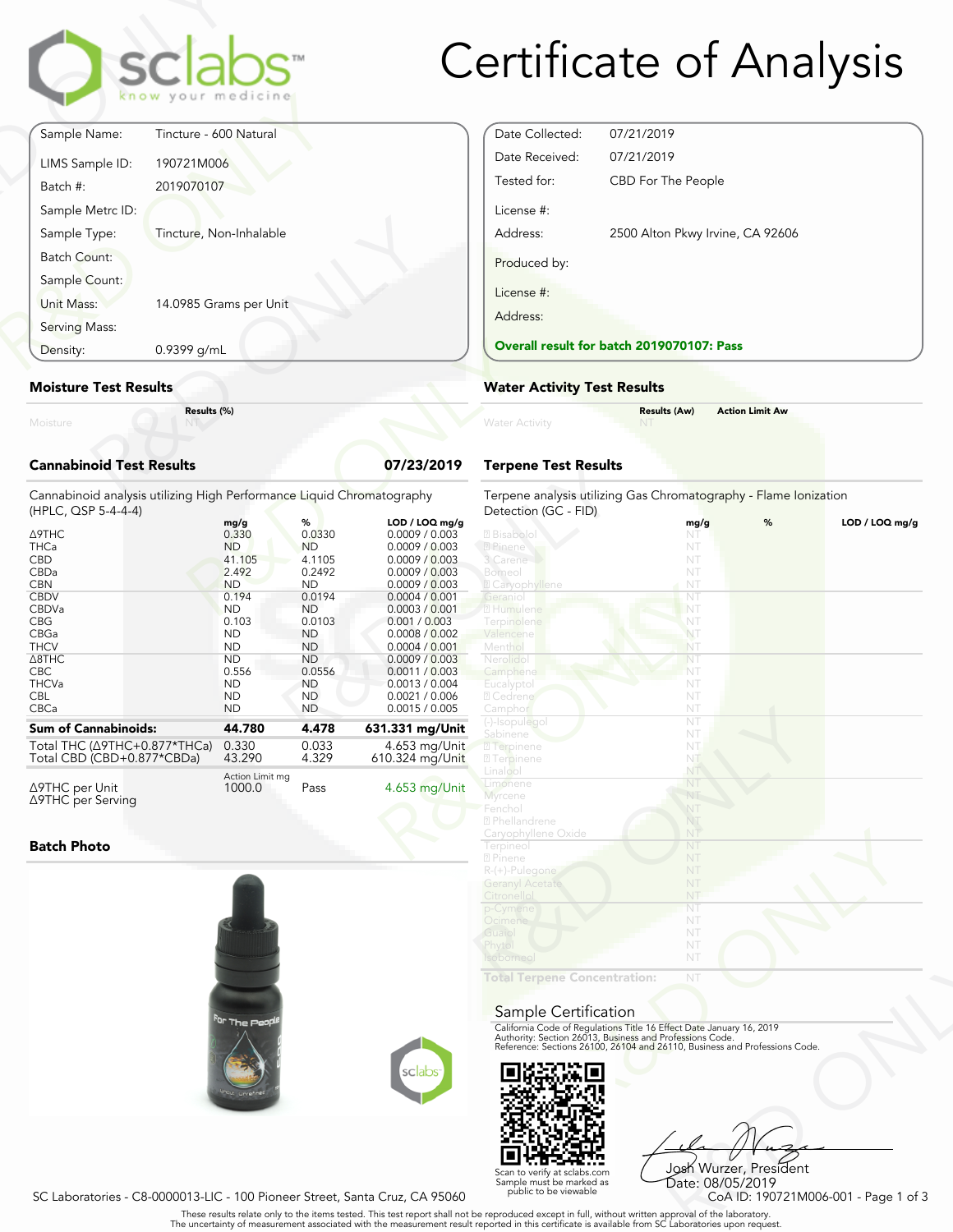

# Certificate of Analysis

Date Collected: 07/21/2019 Date Received: 07/21/2019

License #:

Produced by:

License #: Address:

Tested for: CBD For The People

**Overall result for batch 2019070107: Pass**

Address: 2500 Alton Pkwy Irvine, CA 92606

| Sample Name:        |                         |
|---------------------|-------------------------|
|                     | Tincture - 600 Natural  |
| LIMS Sample ID:     | 190721M006              |
| Batch #:            | 2019070107              |
| Sample Metrc ID:    |                         |
| Sample Type:        | Tincture, Non-Inhalable |
| <b>Batch Count:</b> |                         |
| Sample Count:       |                         |
| Unit Mass:          | 14.0985 Grams per Unit  |
| Serving Mass:       |                         |
| Density:            | 0.9399 g/mL             |

### **Pesticide Test Results**

| Density:                                                                            | 0.9399 g/mL                                                                                                           | <b>Overall result for batc</b>                                                           |
|-------------------------------------------------------------------------------------|-----------------------------------------------------------------------------------------------------------------------|------------------------------------------------------------------------------------------|
| <b>Pesticide Test Results</b>                                                       |                                                                                                                       | <b>Pesticide Test Results</b>                                                            |
|                                                                                     | Pesticide, Fungicide and plant growth regulator analysis utilizing<br>HPLC-Mass Spectrometry and GC-Mass Spectrometry | Pesticide, Fungicide and<br><b>HPLC-Mass Spectrometry</b>                                |
| Abamectin<br>Acephate<br>Acequinocyl<br>Acetamiprid                                 | Action Limit µg/g<br>Results $(\mu g/g)$<br>NT<br>NT<br>NT<br>NT                                                      | $LOD / LOQ \mu g/g$<br>Aldicarb<br>Carbofuran<br>Chlordane<br>Chlorfenapyr               |
| Azoxystrobin<br><b>Bifenazate</b><br><b>Bifenthrin</b><br><b>Boscalid</b><br>Captan | NT<br>NT<br>NT<br>NT<br>NT                                                                                            | Chlorpyrifos<br>Coumaphos<br>Daminozide<br><b>DDVP</b> (Dichlorvos)<br><b>Dimethoate</b> |
| Carbaryl<br>Chlorantraniliprole<br>Clofentezine<br>Cyfluthrin<br>Cypermethrin       | NT<br>NT<br>NT<br>NT.<br>NT                                                                                           | Ethoprop(hos)<br>Etofenprox<br>Fenoxycarb<br>Fipronil<br>Imaza i                         |
| Diazinon<br>Dimethomorph<br>Etoxazole<br>Fenhexamid<br>Fenpyroximate                | NT<br>NT<br>NT<br>NT<br>NT                                                                                            | Methiocarb<br>Methyl parathion<br>Mevinphos<br>Paclobutrazo<br>Propoxur                  |
| Flonicamid<br>Fludioxonil<br>Hexythiazox<br>Imidacloprid                            | NT<br>NT<br>NT<br>NT                                                                                                  | Spiroxamine<br>Thiacloprid                                                               |
| Kresoxim-methyl<br>Malathion<br>Metalaxyl                                           | NT<br>NT<br>NT                                                                                                        | <b>Heavy Metal Test Res</b>                                                              |
| Methomyl<br>Myclobutanil<br>Naled                                                   | NT<br>NT<br>NT                                                                                                        | Heavy metal analysis utiliz<br>Spectrometry (ICP-MS)                                     |
| Oxamyl<br>Pentachloronitrobenzene<br>Permethrin<br>Phosmet                          | NT<br>NT<br>NT<br>NT<br>NT                                                                                            | Cadmium<br>Lead<br>Arsenic<br>Mercury                                                    |
| Piperonylbutoxide<br>Prallethrin<br>Propiconazole<br>Pyrethrins<br>Pyridaben        | NT<br>NT<br>NT<br>NT                                                                                                  |                                                                                          |
| Spinetoram<br>Spinosad<br>Spiromesifen<br>Spirotetramat                             | NT<br>NT<br>NT<br>NT                                                                                                  |                                                                                          |
| Tebuconazole<br>Thiamethoxam<br>Trifloxystrobin                                     | NT<br>NT<br>NT                                                                                                        |                                                                                          |

# **Mycotoxin Test Results**

Mycotoxin analysis utilizing HPLC-Mass Spectrometry **Results (μg/kg) Action Limit μg/kg LOD / LOQ μg/kg** NT



Frect Date January 16, 2019<br>
Trofessions Code.<br>
110, Business and Professions Code.<br>
110, Business and Professions Code.<br>
108 Wurzzer, President<br>
Date: 08/05/2019<br>
CoA ID: 190721M006-001 - Page 2 of 3<br>
pproval of the labor Josh Wurzer, President Date: 08/05/2019<br>CoA ID: 190721M006-001 - Page 2 of 3

#### SC Laboratories - C8-0000013-LIC - 100 Pioneer Street, Santa Cruz, CA 95060

. These results relate only to the items tested. This test report shall not be reproduced except in full, without written approval of the laboratory.<br>The uncertainty of measurement associated with the measurement result re

Scan to verify at sclabs.com Sample must be marked as public to be viewable

Pesticide, Fungicide and plant growth regulator analysis utilizing HPLC-Mass Spectrometry and GC-Mass Spectrometry

| $LOD / LOQ \mu g/g$ |                                                                                         | Results (µg/g) | Action Limit µg/g | LOD / LOQ $\mu$ g/g |
|---------------------|-----------------------------------------------------------------------------------------|----------------|-------------------|---------------------|
|                     | Aldicarb                                                                                | NT             |                   |                     |
|                     | Carbofuran                                                                              | NT             |                   |                     |
|                     | Chlordane                                                                               | NT             |                   |                     |
|                     | Chlorfenapyr                                                                            | NT             |                   |                     |
|                     | Chlorpyrifos                                                                            | NT             |                   |                     |
|                     | Coumaphos                                                                               | NT             |                   |                     |
|                     | Daminozide                                                                              | NT             |                   |                     |
|                     | <b>DDVP</b> (Dichlorvos)                                                                | NT             |                   |                     |
|                     | <b>Dimethoate</b>                                                                       | NT             |                   |                     |
|                     | Ethoprop(hos)                                                                           | NT             |                   |                     |
|                     | Etofenprox                                                                              | NT             |                   |                     |
|                     | Fenoxycarb                                                                              | NT             |                   |                     |
|                     | Fipronil                                                                                | NT             |                   |                     |
|                     | Imazalil                                                                                | NT             |                   |                     |
|                     | Methiocarb                                                                              | NT             |                   |                     |
|                     | Methyl parathion                                                                        | NT             |                   |                     |
|                     | Mevinphos                                                                               | NT             |                   |                     |
|                     | Paclobutrazol                                                                           | NT             |                   |                     |
|                     | Propoxur                                                                                | NT             |                   |                     |
|                     | Spiroxamine                                                                             | NT             |                   |                     |
|                     | Thiacloprid                                                                             | NT             |                   |                     |
|                     | <b>Heavy Metal Test Results</b>                                                         |                |                   |                     |
|                     | Heavy metal analysis utilizing Inductively Coupled Plasma Mass<br>Spectrometry (ICP-MS) |                |                   |                     |
|                     |                                                                                         | Results (µg/g) | Action Limit µg/g | LOD / LOQ $\mu$ g/g |
|                     | Cadmium                                                                                 | NT             |                   |                     |
|                     | Lead                                                                                    | NT             |                   |                     |
|                     | Arsenic                                                                                 | NT             |                   |                     |
|                     | Mercury                                                                                 | NT             |                   |                     |

# **Heavy Metal Test Results**

|                                       | Results (µg/g)<br>Action Limit µg/g | LOD / LOQ $\mu$ g/g                                                                                                                                                                                            |
|---------------------------------------|-------------------------------------|----------------------------------------------------------------------------------------------------------------------------------------------------------------------------------------------------------------|
| Cadmium<br>Lead<br>Arsenic<br>Mercury |                                     |                                                                                                                                                                                                                |
| Sample Certification                  |                                     |                                                                                                                                                                                                                |
|                                       |                                     | California Code of Regulations Title 16 Effect Date January 16, 2019<br>Authority: Section 26013, Business and Professions Code.<br>Reference: Sections 26100, 26104 and 26110, Business and Professions Code. |